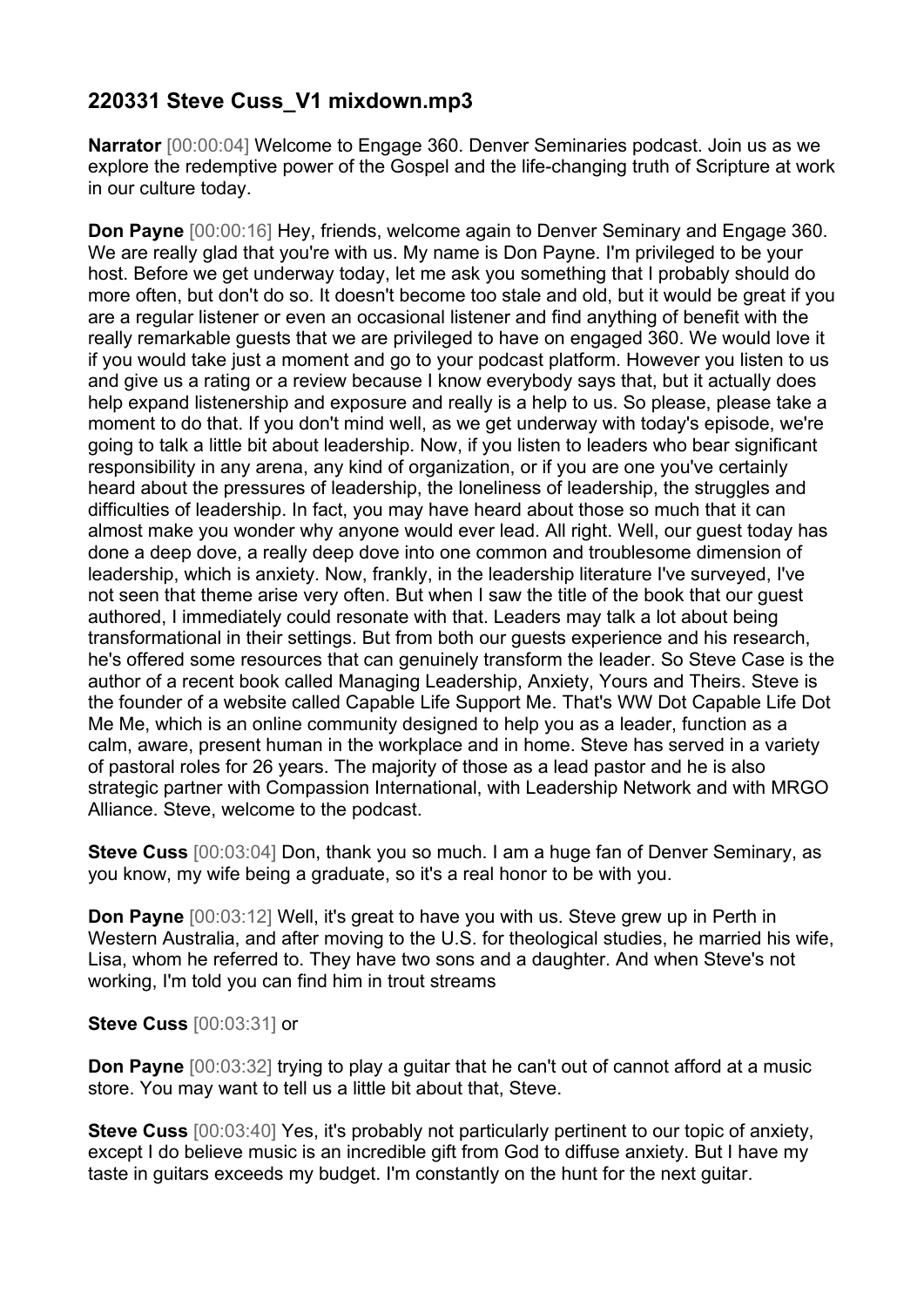**Don Payne** [00:04:01] Okay. And the trout fishing? Yes. Avid trout fisher.

**Steve Cuss** [00:04:06] Yeah, I'm not very good at it. I'd say it's I've never loved a hobby more that I'm bad at.

**Don Payne** [00:04:13] OK, that's well put.

**Steve Cuss** [00:04:15] Yeah. But boy, it's quite an art form, and I do think Trout are beautiful. I took a I took a lesson very early and it was like an 18 year old kid teaching trout fishing. And, you know, here in my middle age and I'm like, What do you know about trout fishing? Because, you know, he's been fly fishing since he's like six. And at one point I just said to him, Why do you trout fish? Why do you fly fish? And he said he said trout only know how to live in beautiful places. And I thought that was quite profound. And that's a good enough reason to go.

**Don Payne** [00:04:47] Oh yeah, it is. One of my sons is obsessed with fly fishing and is trying to get me into it. So I'm I'm going to get into it just for the sake of spending time with him.

**Steve Cuss** [00:04:56] And it's the reason to do it. Yeah, yeah, it is.

**Don Payne** [00:04:59] Steve, let's talk about leadership and leadership. Anxiety I. Love the title of your book and the the creative, I guess it's creative, this angle that you've taken on, looking at the anxieties in leadership. Maybe tell us a little bit first about how you came to give so much attention to this. What's the story behind this?

**Steve Cuss** [00:05:23] Yeah, I think it took me a while because I'm a six foot three Aussie deep voice white guy, and it took me a while to realize that I'm actually quite an anxious person. I think I'm one of those leaders that pretty Type-A and mission driven, others focused and I think took a while to realize, Oh man, underneath all of that is a fairly sensitive soul. I cut my teeth on all of this in my early 20s when I was a hospital chaplain. I did all units of clinical pastoral education, and it just so happens that the head chaplain was trained in bone theory by Murray Bone, by the founder of Volunteer. So if any of your listeners have ever read System Serial Edwin Freedman, those people my my supervisor, George and Ed Freedman were friends. They went to class together on the bone, and I was given this theory that helped me make sense of the way I am, the way people are. And it became an incredible gift in chaplaincy to notice anxiety. First of all, notice it in me when I would walk into a room where somebody was dying, I'd get anxious. I'd I'd be worried that I didn't know what to say or didn't know what to do. And if I wasn't careful, my anxiety would like infect my ability to see what the family required. I was operating out of my needs subconsciously instead of focusing on them and systems theory really teaches you how to pay attention to yourself. And then once you've done that for a while, teaches you how to pay attention to what's going on between people, the dynamics between people and and so that's really what the book is formed on. I took it out of chaplaincy. I did some work in graduate school and then I noticed, Oh man, this really helps in ministry. And for me personally, never more than inwardly posturing. I really I loved being a lead pastor and I struggled with it at the same time. It was always very intense for me.

**Don Payne** [00:07:23] You know, when you talk about leadership anxiety, Steve, give us maybe some anecdotal or some images of that. What are, whether it's pastoral or other forms of leadership? You kind of started down this trail, but unfold that for us a little bit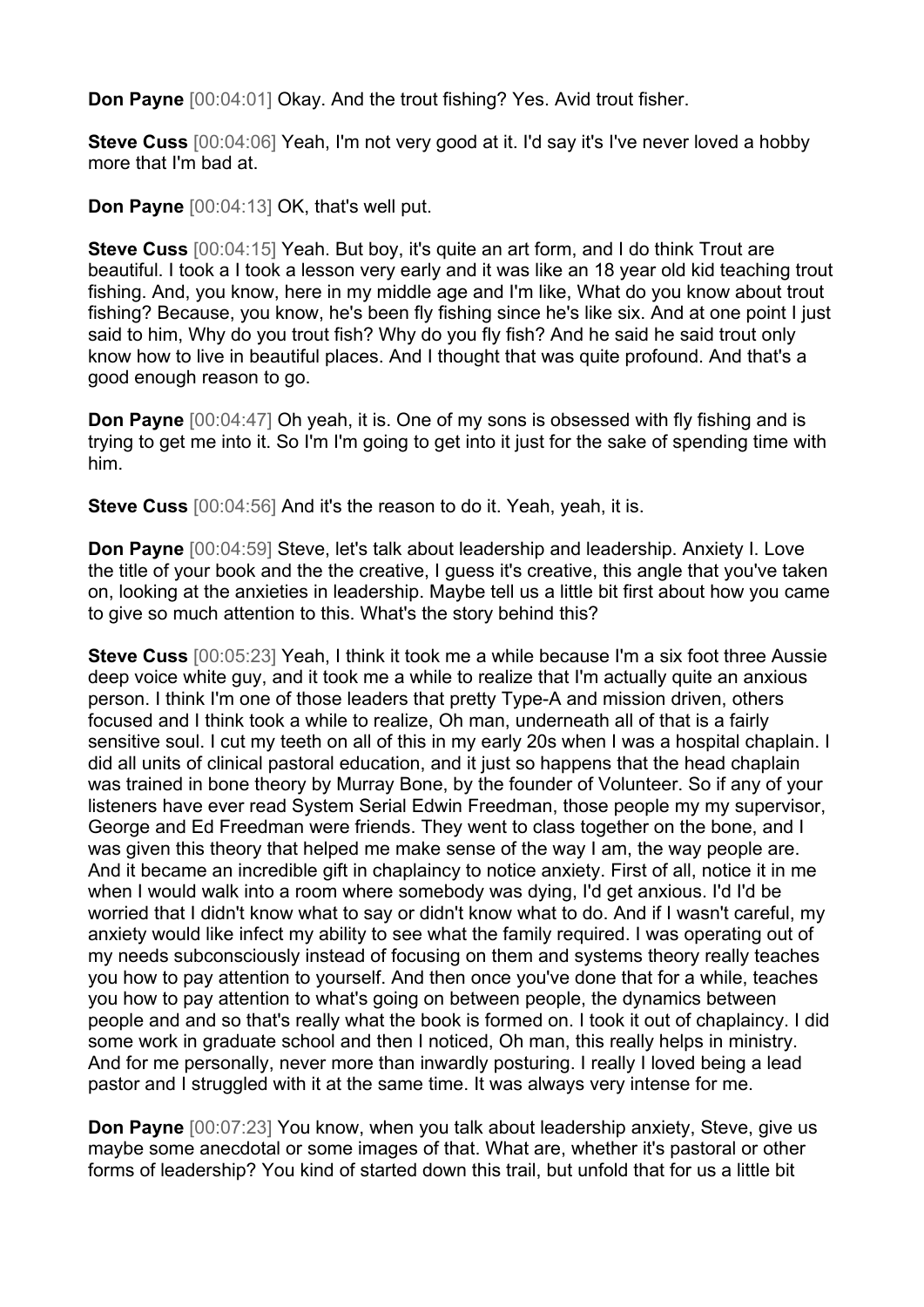more. What are the kinds of circumstances situations that tend to prompt this anxiety that so many leaders struggle with?

**Steve Cuss** [00:07:50] Yeah. If we if we just talk about, for example, the role of the lead pastor or a preacher, you know, you've got a man or a woman on stage is very vulnerable preaching. I actually think it's more vulnerable to singing because because any good sermon, in my opinion, is quite personal is obviously centered around scripture. Yeah, that is scripture. But it's still you personally interacting with it. So you're offering yourself, that's a vulnerable thing to do. And I just find tremendous anxiety in my life on the pressure like I used to operate for years under the belief that every sermon I've preached had to be the best sermon. That would just be one very simple example of anxiety. And so then I get off the stage and I need a pat on the head for my wife. You know, whether whether the sermon actually went well or not didn't really matter. It was all about how I perceived it. Then you could look at, for example, criticism which every leader faces. If you are, if you have any pastoral skill at all, you're intuitive with people that typically makes you pretty sensitive to people you want to please them or you, you want to be well with them. And so when people are frustrated at you or maybe they've painted you with a picture, that's not true, you end up scurrying around trying to please them. That would be an example of the anxieties that we all carry these assumptions and these beliefs just under the surface, and we operate out of that. We're not aware of them. And I think that's really what leads to a lot of burnout in leaders and pastors is is unaddressed chronic anxiety.

**Don Payne** [00:09:30] Yeah. And it seems like there's a cumulative effect to that, at least in my own experience, it comes in. And maybe this is what contributes toward that sense of burnout is just these slowly accumulating layers of anxiety and the fatigue that comes from all of that where, you know, at some point I think leaders leaders come to to believe that the the effect of this anxiety is outweighing whatever sense of calling. Or are positive benefits that I'm experiencing in my leadership role? It just gets to be, you know, too much the aggregate of all that anxiety.

**Steve Cuss**  $[00:10:14]$  I think that's right. I think it is the aggregate of it. And I also like my wife's, the trauma therapist. I've learned so much from her and she studied Dr. Kurt Thompson, psychiatrist Kristin Back. Dr. Thompson, he says that the shame messages a negative message takes three seconds to embed in your psyche and a positive message takes 60 to 90 seconds to embed. And I do think just leadership by definition, particularly COVID era leadership, is the art of managing people's expectations. Managing your own expectations of yourself. And sometimes like this cumulative effect, what's going on is people's assumptions and expectations about you kind of breed or or collude with your own assumptions and expectations about yourselves. And it becomes this like unholy monster. Almost like I remember in Lord of the Rings, you'd watch these monsters. They'd be bred from the deep and they'd come up out of the ground of these terrible things. Yeah, that's the way I see chronic anxiety. It's contagious. We catch it from each other. It's different from any other kind of anxiety, and we catch it when we adopt each other's assumptions. So even just your average pastor, if you have a first time guests coming to your church, they know you as pastor before they know you as a human being, right? Which is to say they carry all these assumptions about who you are. In today's day and age, I got to say, Don, I think some of the exposing of the fraud and the hypocrisy, I think it's necessary in some of these articles we're seeing about famous church leaders. But boy, that makes it hard for your local pastor who's actually faithfully serving and as a person, a man or woman of integrity that people do trust us because we're pastor. And that's an assumption that they're making an assumption about us. And if you kept that assumption, you catch that anxiety.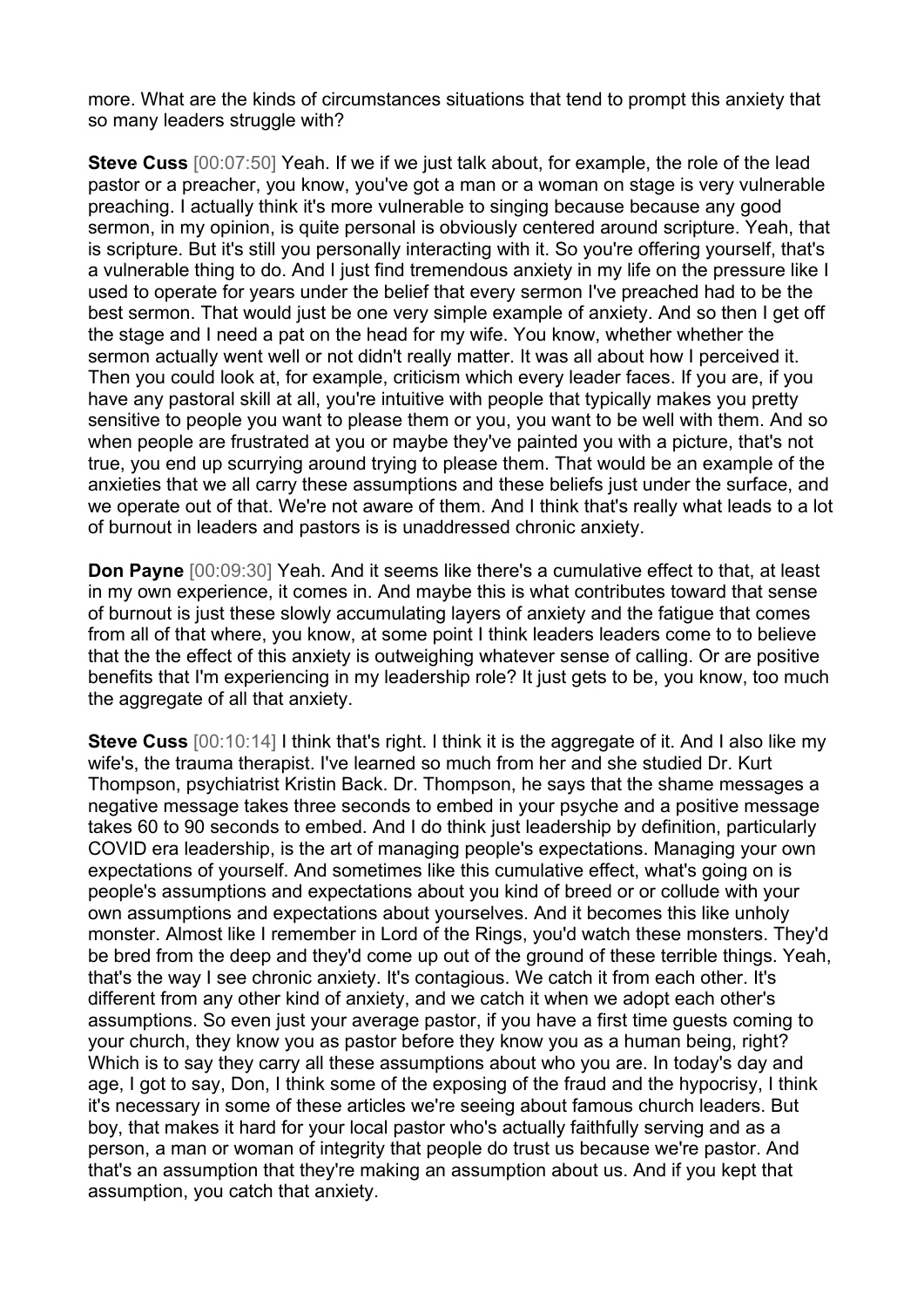**Don Payne** [00:12:16] One thing, one word that's coming to mind is identity, our sense of identity, our sense of who we are. And as you're you're talking about that, Steve. What I'm what I'm kind of putting together in my mind is this equation between these messages and assumptions that keep coming our way as leaders and how our identity is forming. Our self identity is forming. And these messages and these anxieties seem to contribute toward this, this sense of identity that we can't differentiate from, you know, who we really are from who we're afraid we might be or who we're afraid people may think we are the eyes that make any sense.

**Steve Cuss** [00:13:01] It does. I think that's exactly right. I I was surprised to discover after 10 years of ministry and before I became a lead pastor, I was doing pretty extensive crisis work. I was hospice work and trauma chaplaincy. And then in Las Vegas, they did crisis intervention and one of the most under-resourced cities in the world. I mean, my ministry was no picnic. But then I stepped into lead posturing and suddenly my life kind of unraveled my internal life. I was really surprised as I man, I'm not managing the pressure of lead posturing, and here I am as a suburban lead pastor, you would think that would be a easier job than trauma chaplains. Yeah, but for me, it was way harder, and I think I think you hit the nail on the head. It was an identity issue. Suddenly, the well-being of the church and the reputation of church was exactly inexplicably linked to my well-being and my reputation. So that actually set me on a journey. One of the things that's really important to me in the book was I wanted to treat anxiety theologically because I don't see us doing that enough. And what I came to discover is every human being operates out of five core false needs that if we don't get them, we we then get chronically anxious. And it's fascinating to me. Don, I'll them briefly, it's control perfection, always knowing the answer, always being there for people and approval control perfection, always knowing the answer, always been there to people and approval. And we don't all have all five, but we all have some of the five. Me is the last three. Like, if you put me in a meeting and Jim asks Sally a question, if I'm in that meeting, I feel compelled to answer Jim's question, even though he didn't ask me. There's something weird in me that has to have the answer. So then if you put me in a chaplaincy situation and [00:15:02]somebody is dying and a loved one like screams at me, how can God allow this to happen in the moment, rather than recognizing that this person is simply venting their anger and their shock? What's going on is my chronic anxiety is telling me, you have to answer that question. Hmm. Even though they're not really asking a logical question at that moment, also being there for people, I have this need in my life that if somebody is hurting, I feel compelled to be there for them. You know, some of our listeners, like Raging Perfectionists, for example, say they lived through COVID and even though they had never done it before, they suspected themselves to lead perfectly through this unprecedented time. And as I started it theologically, what I discovered is, okay, these five core attributes, these are actually the five distinctives of Jesus. This is why we worship Jesus as God, because Jesus is in control and he's perfect and he knows everything and he's there for everybody, and he gives it that approval. And so I think theologically what's going on is we as humans, we are trying to stand on selfrighteousness rather than fold our life into Christ. I don't say that in any way to make people feel guilty, she said as an invitation that if you can notice your chronic anxiety, it's an incredible invitation to relax into the supremacy of Christ and that God is perfect so you can do it well enough and so on. [84.2s]

**Don Payne** [00:16:26] [00:16:26]Yeah. Well, you're naming what is very commonly called a messiah complex, and I'm not sure if that's that's how you frame it, but that's that's what comes to my mind. Yeah, this this need, this need wherever it comes from to kind of be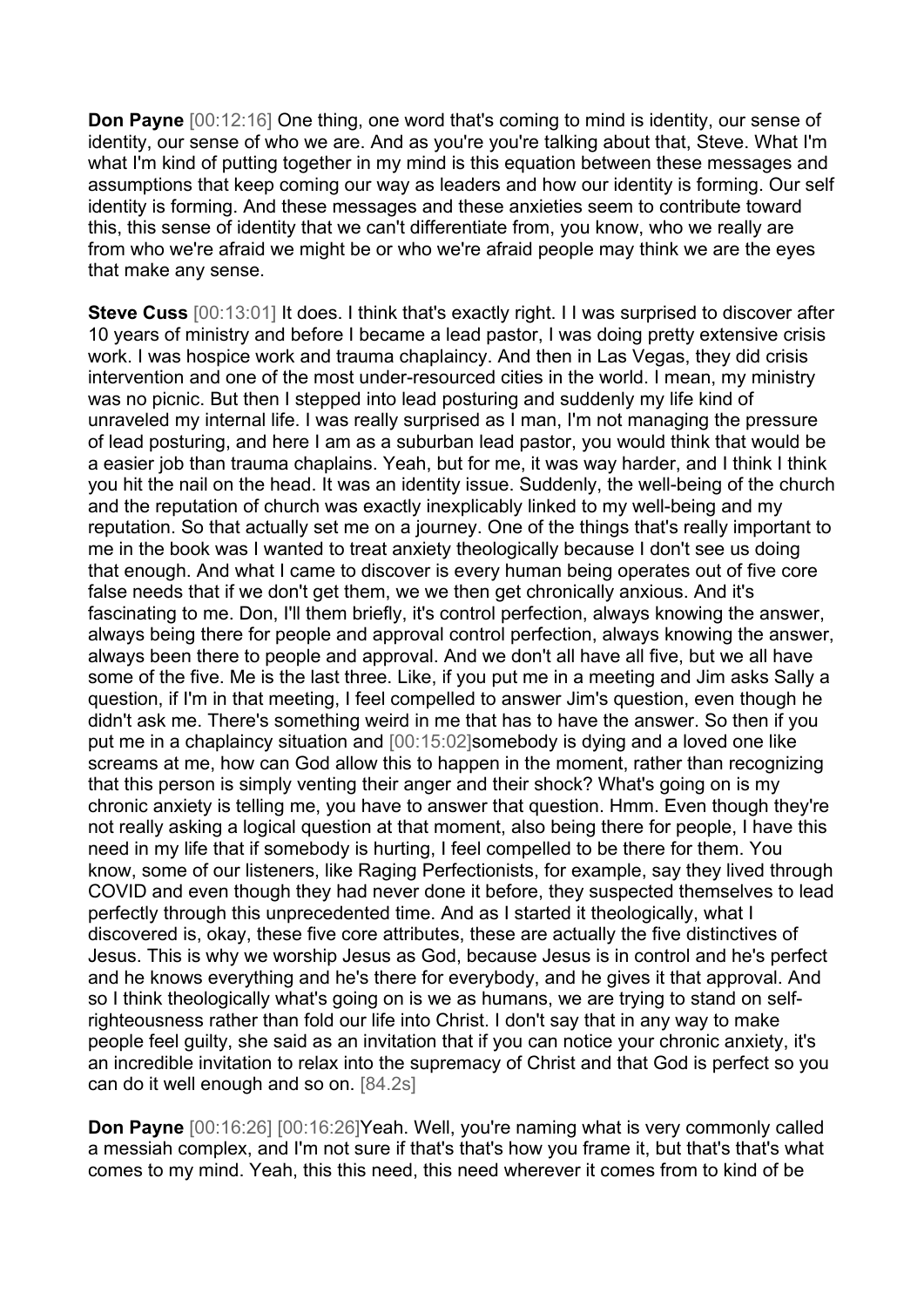what we assume Jesus is or would be in a situation and the pressure of that is sometimes pulverizing. [22.6s]

**Steve Cuss**  $[00:16:50]$   $[00:16:50]$  Yes. Yes. I think this is why pastors burn out, not because of workload, but because of unaddressed chronic false needs. And particularly if we're people pleasers, then all our needs are wrapped up in all people's expectations. And that's madness. [17.8s]

**Don Payne**  $[00:17:09]$   $[00:17:09]$ Oh yeah. And it was speaking specifically of pastors, and I know there are versions of this that take place in many leadership situations. But you know, if a person is in a pastoral form of ministry and you don't have an answer and you're not there and you can't solve a problem, the message that we internalize and sometimes the message that people will say to us is, What good are you, right? I mean, for crying out loud, you're the pastor. You're supposed. You know, you're supposed to right, you're supposed to be there, you're supposed to be able to do something and and then in a culture like ours, at least many Western cultures which are fix it cultures. I mean, we're accustomed, we're kind of engineering cultures, we know how do we know how to fix things, we know how to make things that will fix things. So a person who isn't able to do much, what good are they? [52.7s]

**Steve Cuss** [00:18:03] [00:18:03]Right? I mean, this is where Eugene Peterson is such a guest. The late Eugene Peterson, where his old challenge was the pastor's job is to attend to God, tend to yourself and attend to your people. I think particularly for young pastors, you have to make the decision very early on. Am I going to be like God's representative, like the example? Or am I simply going to be a human being who was trained and educated and they look very different to me. So I have a college degree in Bible and preaching, and then I have a master of divinity from an excellent seminary. I was very well trained. And that is why I can open the Bible and make meaning on lots of people. At the moment that people start seeing me as closer to God because of that, I think we're all in trouble. Because from God's point of view, he used to say I'm closer to God than, for example, the man who's volunteering in the nursery changing diapers. The difference between he and I as I was trained in the Bible, but I think the problem is when you go into ministry training, you feel this pressure to be some kind of a model Christian, some kind of a, you know, the one that can explain everything. But the moment you explain a mystery, you've lost the mystery. So I think if pastors can can be humanized in front of their people and then coach their people to expect them to be human sized, I think that's the way to flourish and thrive and help your people relax as well. And you know, I do that. I share my mistakes very openly from the pulpit. I share my doubts very openly not to then traumatize my congregation with my doubt, but to invite their out out in the open rather than feeling like they have to hide it. I think in a lot of churches, it's a big problem. You know, the pastor gets on stage. He never seems to question like you. You read your Bible and you don't get it, that your pastor always seems to get it. And so you think, Well, there's something wrong with me. Right, right. But let pastors, if you get up and say, I don't, I don't get this, I guess. And I spent 15 hours this week reading experts on it. I still don't get it. That's much more helpful, I think. [137.3s]

**Don Payne**  $[00:20:21]$   $[00:20:21]$  Do you find, Steve, that many leaders are resistant to owning or admitting this anxiety that is that is an undercurrent in their lives? [12.8s]

**Steve Cuss** [00:20:35] [00:20:35]I have found a very welcoming audience to my message. I found almost no resistance. What I had noticed when I've done a lot of work in Asian cultures and some of my Asian sisters and brothers, like right now I'm in a Zoom group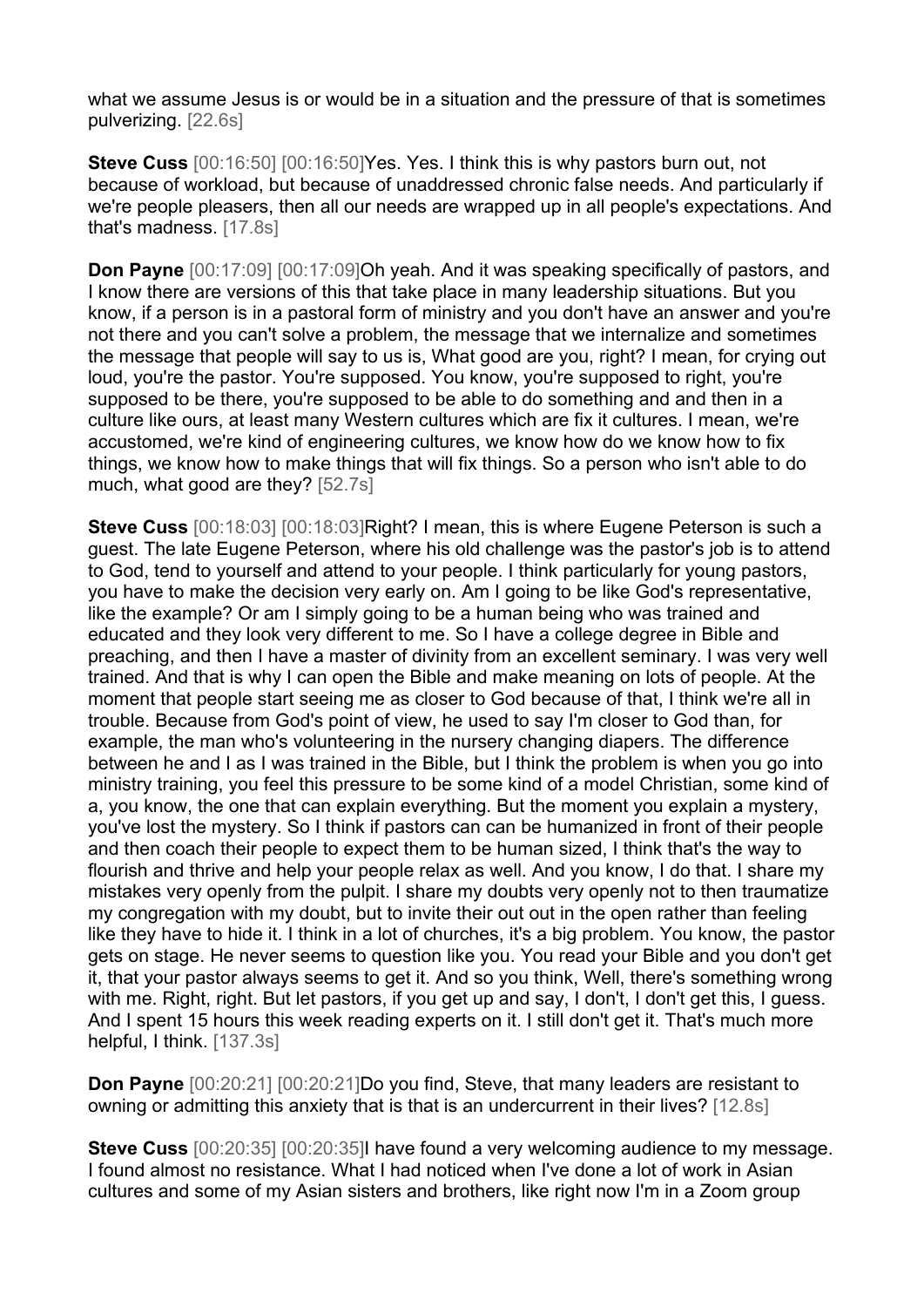and there's pastors in India and Thailand and Hong Kong and Malaysia. Obviously, each of those are different cultures. But what they have in common is they say, Oh, this is really good. But in our culture, there's all this pressure and there's honor, shame and. Mm-Hmm. So what I find is people then struggle to translate it. I'm working right now with a denomination that probably can't name, but the amount of pressure that the pastors receive from their congregants to be superhuman, to be the one that has the answer. And I think somebody has to go first. And so when I'm teaching, I go first. I teach very frankly about my own vulnerabilities and mistakes in my anxiety. And that disarms my the people I teach. And typically I'm teaching faith leaders. And the person that went first for me was Fredrick Detener, I when I was a chaplain and I started going into doubt, Cedric Detener was way ahead of his time, writing very openly about doubt and fear and being human, and that gave me permission to try it. All I can tell you, this is how I've led for six years at my church. I don't say it to be some kind of moral leader. I don't I don't know that I'm a moral leader and a lot of ways, but I certainly conditioned my church to expect nothing more and nothing less than a human being. Mm-Hmm. The pulpit. Mm-Hmm. And so my goal was just to be hungry, too hungry for Jesus. Not the example of a Jesus follower. And of course, I hope people hear what I'm saying. My private life, I think, must be congruent with my public reputation. I think they ought not be secret habits and destructive things. I'm not talking about those kinds of human experience, walking about the pressure we feel to be example. I think I don't think God called us to that. [129.4s]

**Don Payne** [00:22:46] [00:22:46]Stephen, I love how just a few moments ago you headed down the trail of kind of a theological analysis of this when you were talking about, you know, who Jesus is and how we kind of mistake ourselves for Jesus. And I'd love to push a little bit further down that lane, that theological lane, you said even a little earlier. I think that we we often try to analyze and deal with anxiety in other than theological ways. So let's let's think about the gospel, the gospel of, you know, the grace of God through Jesus Christ that, you know, most evangelical Christians are going to embrace. But but I wonder often whether that gospel has actually soaked into or penetrated our operational lives in. Right? You know, things that we have operationalize the gospel, even though we may proclaim it. Very well and very clearly, it's not always operationalized in our ways of being. And I'd love to hear you talk a little more about that. You know, how does the gospel itself actually form the or give give, give the resources or constitute a counter measure to this anxiety? [88.2s]

**Steve Cuss**  $[00:24:16]$   $[00:24:16]$  think you're absolutely right that the challenge in the Western culture is we really do believe we can read and think our way to change. And I do believe that discipleship in the Bible as we embody and walk away to change. So I think you're totally right about how it's not embodied. Kasey Keller Tim tell us why she says that, you know, the gospel or our life. It's a bit like a vending machine where God's put the coin in. So we have the gospel in us, but someone needs to smack us on the side for it to lodge deep. I think that's a good way to talk about it. I think the gift of chronic anxiety and I guess we should be careful when you're done. Chronic anxiety is just one of many types of anxiety. And so, so when I talk about [50.2s] chronic anxiety, I'm not talking about anxiety that requires psychiatric medicine or I'm not in that trauma, for example. Those are all different. The chronic anxiety is a clinical form of anxiety that is purely built on assumptions and false leads. That's what makes it. And now I think we had the gospel. So I would I'd be heartbroken if somebody who maybe struggles with an anxiety disorder, whether they're really helped by medication, I'd be heartbroken if they heard me and thought I was talking about their situation. I'm really talking about when you make an assumption about yourself, when you make an assumption about another person or they put an assumption on you and you carry it. Now, now where in my field? And so chronic anxiety gets to be almost like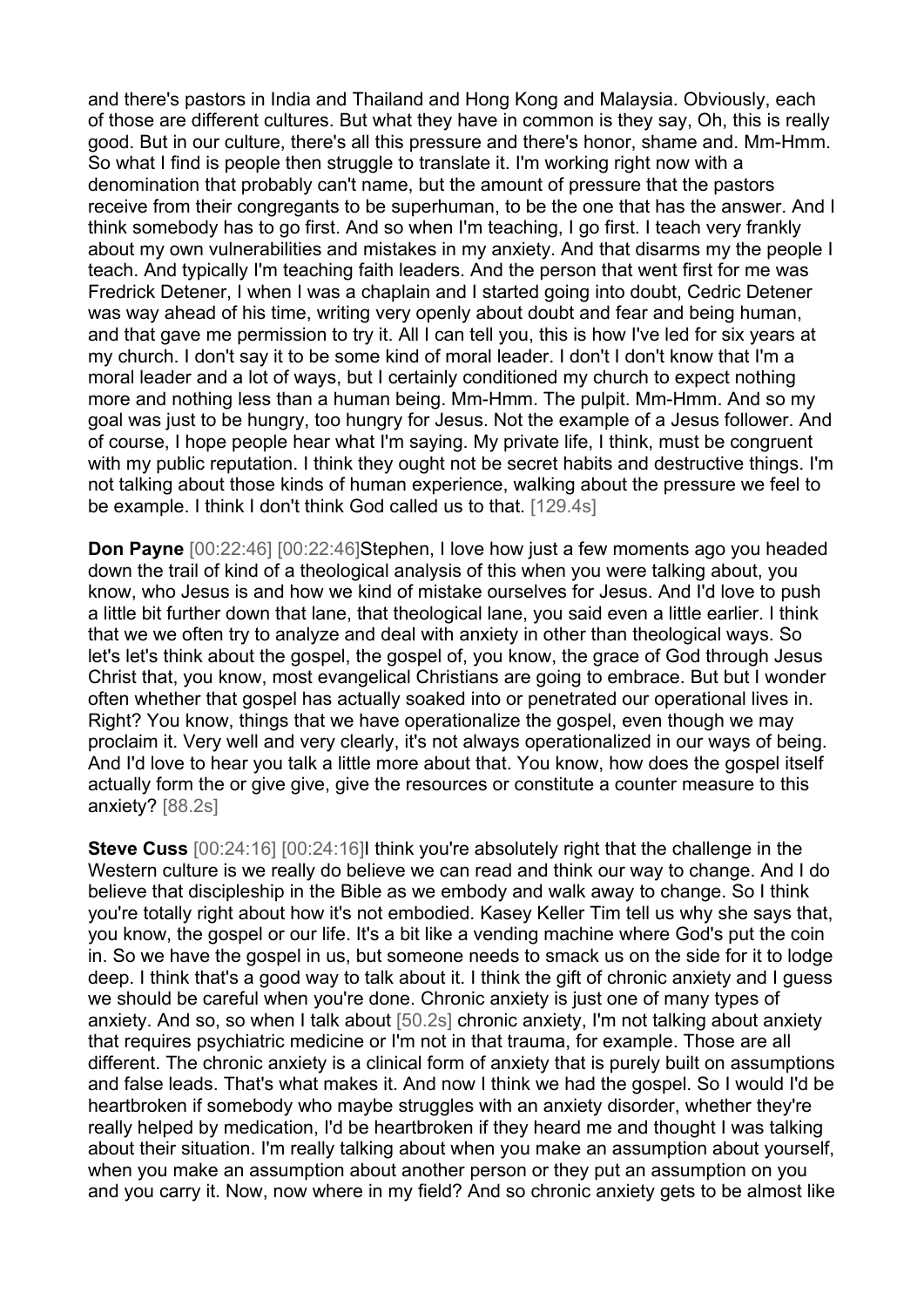a tornado warning, like it becomes the early detection system that you're unintentionally living for yourself rather than standing on the goodness of God. And and you know, one simple way that I do it is my performance anxiety around preaching if somebody criticizes me because one of my assumptions is that if you just. If you're just a newbie, you'd like me, so therefore, if you don't like me, my assumption is I must keep meeting with you to win you over. OK. It's crazy. Like that's the path to create. First of all, I'm just feeding the problem because some people don't like me because I'm Pastor has nothing to do with me as a human. They they had painted it onto me, an assumption that's not true, that if I adopt their assumption now I'm operating out of a false self. I must have you like me for me to be okay. And the opposite is the gospel. It's much more relaxing. I think it's don done. I remember it wasn't long into lead posturing, reading the words of Jesus where he talked about his burden and his yoke, and how light and easy it was. And I remember having this visceral reaction saying, that's a lie. Like, that's not true. I'm in ministry and I'm not feeling that light and easy burden at all. And that's when I realized, Oh man, Jesus offers free freedom and peace. And the very gospel I'm proclaiming I'm not experiencing for myself. And that really was kind of the the turning point in my journey to go deeper into this chronic anxiety. And what I discovered is, Oh, I'm I'm living out of all my reactivity. I'm just reacting to expectations and assumptions rather than being rooted in the approval that God gives me.

**Don Payne** [00:27:43] I love what you said just a moment ago about relaxing. And I don't I'm not sure that I had ever put together the terms gospel and relax. But the way you're describing this, Steve, it sounds like the gospel once it's or as it becomes to becomes really internalized in our lives. Increasingly, we relax.

**Steve Cuss** [00:28:07] I really think we do, and I've had some people accuse me of saying that we should be lazy. You know, well, what about mission people who say, How would we ever be missionaries? And I'm like, Have you studied historical mission? Like a lot of those people were some of the most relaxed in the gospel. A couple of years ago, I have a podcast, and I interviewed Gregory Boyle, Catholic priest who lives in the heart of Compton, Los Angeles. He has the single largest gang recovery ministry in the world. You can't meet a more relaxed human being. And Father Boyle has gone to more underage funerals than anyone could fathom from gun gun violence. He lives in a risky area, and he's completely relaxed in Christ. Huh. So I think the assumption that we have to somehow operate out of an anxiety to follow Jesus. Oh, it's crazy. The other thing I would say Don, as I study chronic anxiety, it's fascinating to study Jesus himself and in the garden of guests. He was clinically in what's known as acute anxiety, and acute anxiety is life and death. I mean, our version of it would be when you're on the interstate and you think you're going to run into the back of another car. Yeah, well, Jesus is facing the cross. He knows what's coming. He's an acute anxiety. But then not many hours later, he's in front of punches. Pilot, he's completely calm. It's unbelievable. And it's because he is in this the way we're talking about his relaxed into the grace of God. And that doesn't mean that he wasn't in pain, but he was connected to the father. I find it stunning and a great invitation for me to to enjoy the good that I proclaim. And it is a challenge in ministry. I think ministries actually a bit of a hazard to my soul health.

**Don Payne** [00:30:03] Hmm. That's a really inviting message, Steve, just a that's a that's a beckoning message. Yeah. For so many of us for whom, you know, I wonder and you know, I can place myself in this as easily as I could play somebody else. You know, I wonder for how many of us is the kind of anxiety you're talking about has become so familiar. And so, so much a part of our way of being that we don't know how to lead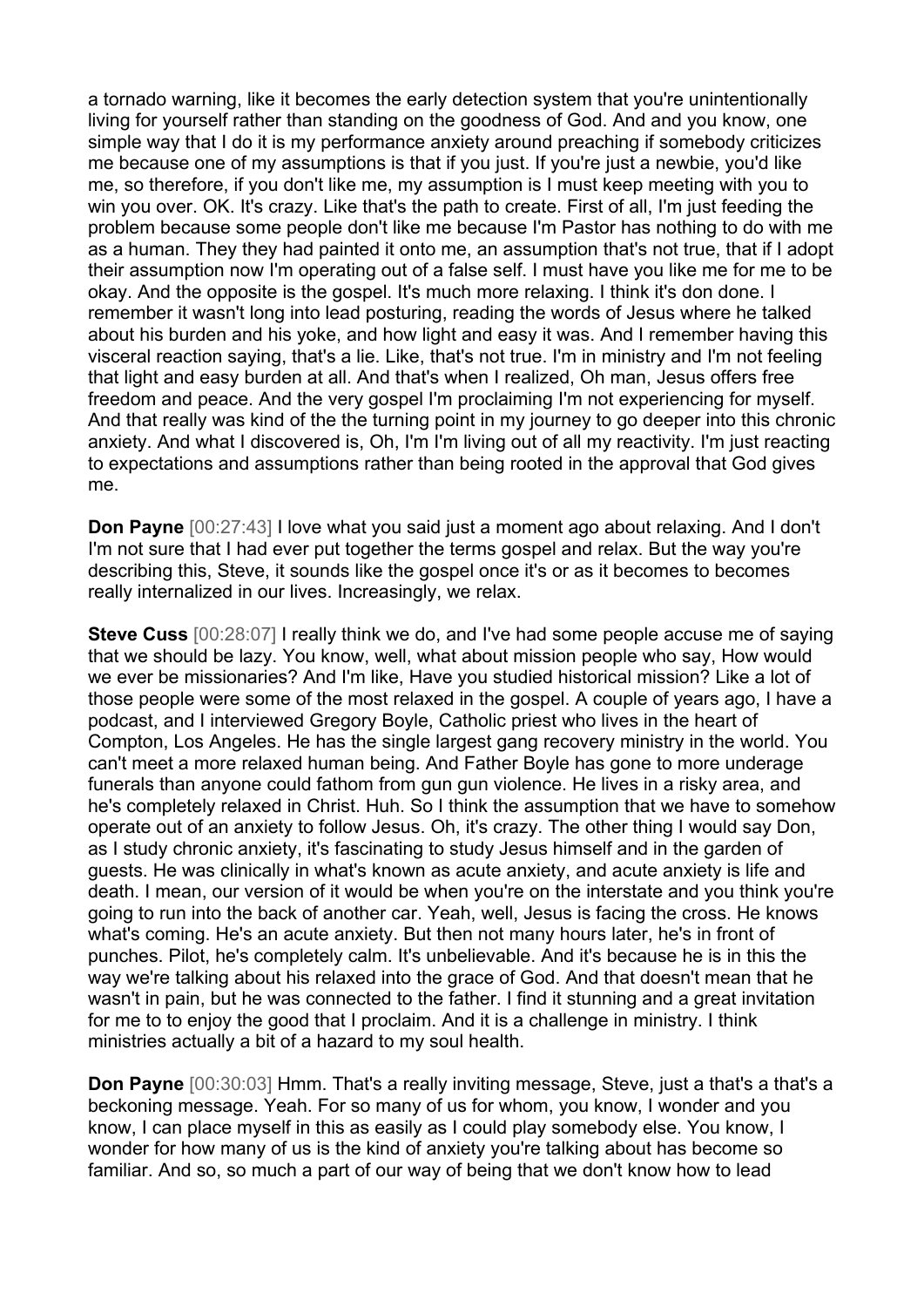otherwise. And as as distressing and crushing as it is, it's all we know. And it's normative for us.

**Steve Cuss**  $[00:30:45]$  It's such a poignant insight you have there, John, that that would be the number one. We're not going to do workshops for organizations. That's generally the most common response is that what do you mean? I don't have to live this way. And so I I do believe anxiety has a gospel. I think it's really helpful if a gospel like, you know, obviously you're at a seminary. That's where I first learned the Pax Romana. And it was profound for me what I remember in the Middle East. What do you mean? Gospel is in the church word. What do you mean? It's actually an empire word that that the authors of scripture stole from the Roman Empire. It's an incredibly it's a move of moxie, that's for sure. And so that helped me to realize, okay. And then there's all these gospels. And, you know, we talk about false gospels all the time. What I'm interested in is let's look at the false gospel of chronic anxiety. It's a gospel is nothing more than a promise and a path like, Hey, if you want this thing, walk this path. Then chronic anxiety has the gospel. It says if you want your life to be well, then worry more. Then when that's critical to that, then you know, let your inner critic condemn you feel like that's the gospel and anxiety. What's fascinating to me is the Gospel of Christ is the only gospel where the God pays and the human benefits. Every other folk gospel with his Roman Empire, the Egyptian system. Quite frankly, the American dream is a gospel where you have to pay for your benefit. And then, of course, if we really want to get delicate, there's a lot of minority culture that pays just some people to benefit and honor. And in the American dream. Mm hmm. And then what's interesting in chronic anxiety is that's how, you know, it's a false gospel because I'm always paying and it's never delivering on its promise. So chronic anxiety tells me that person doesn't like you. Why don't you worry more so you can be at peace? But I never get peace that Christ gospel like when crises. Look, I died, so you don't have to win everybody over anymore. You don't have to live that mad life. I actually feel physically the relaxation of grace in my body.

**Don Payne** [00:33:11] Oh yeah.

**Steve Cuss**  $[00:33:12]$  And it is palpable. And that's when you realize that's when you realize I don't have to live this way. That is a path that leads to peace and freedom.

**Don Payne** [00:33:24] I hope listeners, even as they hear you, say that, Steve, begin to feel some of that coming over them. What a great gift. I'm so appreciative of the work you've done and the work you're doing in this, and I want to just encourage listeners, whether you are leaders or consider yourself leaders or know somebody who is. Encourage them to listen to Steve comments. This is portable into many, many leadership arenas. Steve, your book again and managing leadership, anxiety and your website tell us just a little bit more about your website and the resources available there.

**Steve Cuss** [00:34:09] Yeah, yeah. Thanks for asking about it. So in our church, I've been teaching this in a one year class for 10 years. We're now on our 10th season of students because this way of living, this way of considering and thinking, you have to embody it, you have to, you have to practice, you have to try some things on. You have to notice your behaviors and the behaviors in your groups, and these will take time. So the book was born out of a class that I think by the time I wrote the book, I've been teaching the class six or seven years. And so last year we thought, Well, could we make this class online? Could we all the elements in our class, which is content coaching peer groups and time and self assessment would be like the five elements. So we give you content, we teach concepts you're not talking about. We teach that we put you in a peer group where you can discuss.